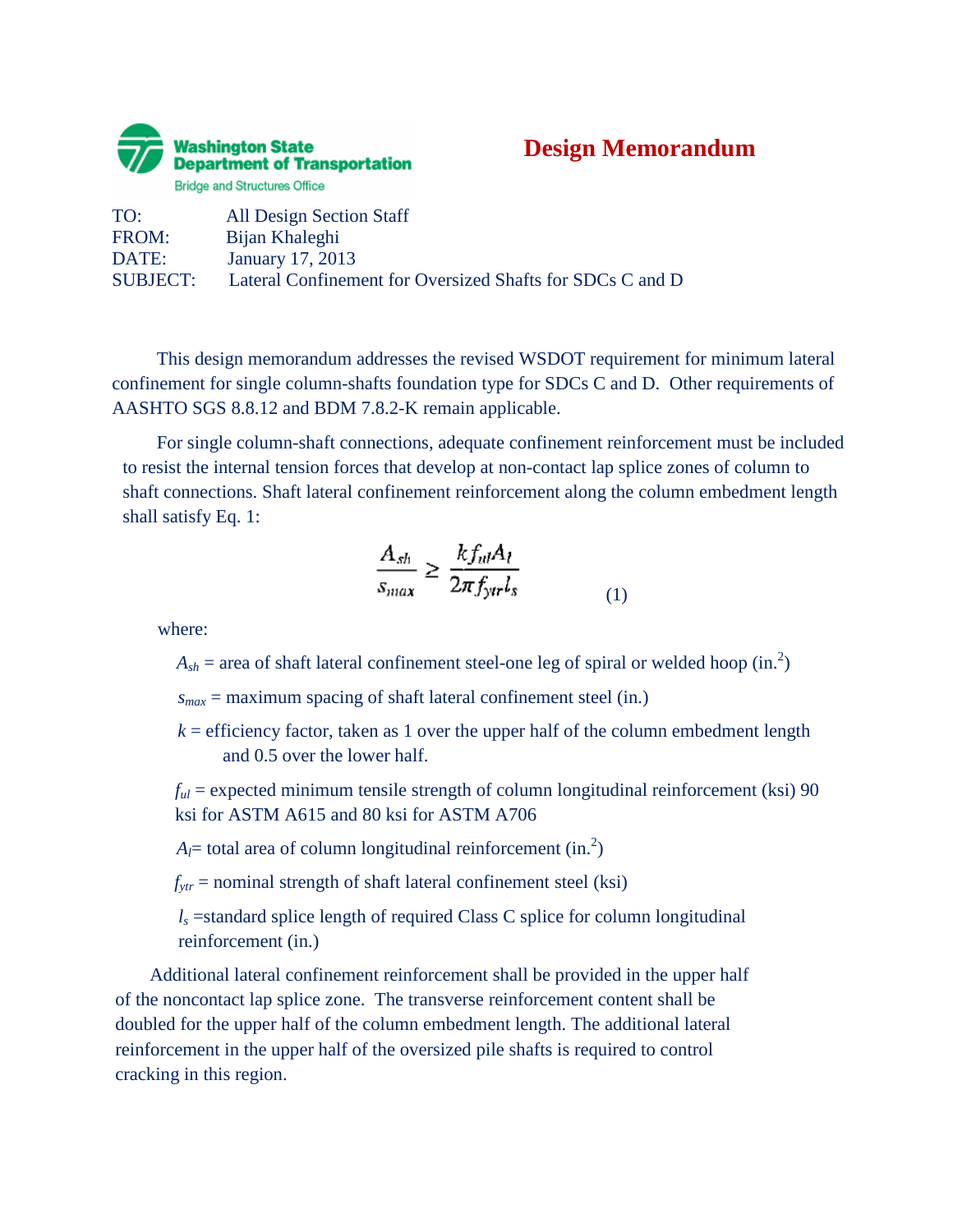The above requirement may be waived if the steel casing is considered in the design capacity of the shaft in accordance with the October 7, 2012 Design Memorandum.

## **Background:**

The confinement reinforcement requirements over the top portions of oversized pile shafts that connect with cast-in-place or precast columns are included to provide tie reinforcement to react prying forces introduced near the top of the shaft by the precast column. Experimental testing by Hung, et. al. 2012 has shown that adequate strength may be achieved in such connections, provided the lateral confinement reinforcement as defined by Eq.1 is included. The additional confinement reinforcement required over the upper half of the embedment length is intended to limit potential shaft damage, which tends to occur at the top of the shaft if adequate confinement is not provided.

The transverse steel content is a function of the column longitudinal steel; so the issue of the over strength design forces is covered. This steel could be viewed as minimum transverse reinforcing in the same way as the current BDM version for shaft splice-zone reinforcement is viewed. In a way, these recommendations can be viewed as refinements to the recommendations that David McLean made in his earlier work on this connection type.

This recommendation is only meant for use with column-to-oversized shaft connections and shall not be used for abutments or intermediate piers with multiple shafts per column.

The  $A_{sh}/s_{max}$  term gives the designer flexibility on spacing (depending) on the transverse bar size selected, but the maximum bar spacing limits still apply.

The reason for the heavier transverse steel near the top is to prevent the splitting that the UW researchers have seen at the very top of the shaft. Additionally, they have seen higher demands in the upper portion of the splice zone; so the k=1steel takes care of that increased demand.

If you have any questions regarding these issues, please contact Bijan Khaleghi at 360- 705-7181 [\(khalegb@wsdot.wa.gov\)](mailto:khalegb@wsdot.wa.gov) .

cc: Mark Gaines, Bridge Construction - 47354

F. Posner, Bridge and Structures – 47340